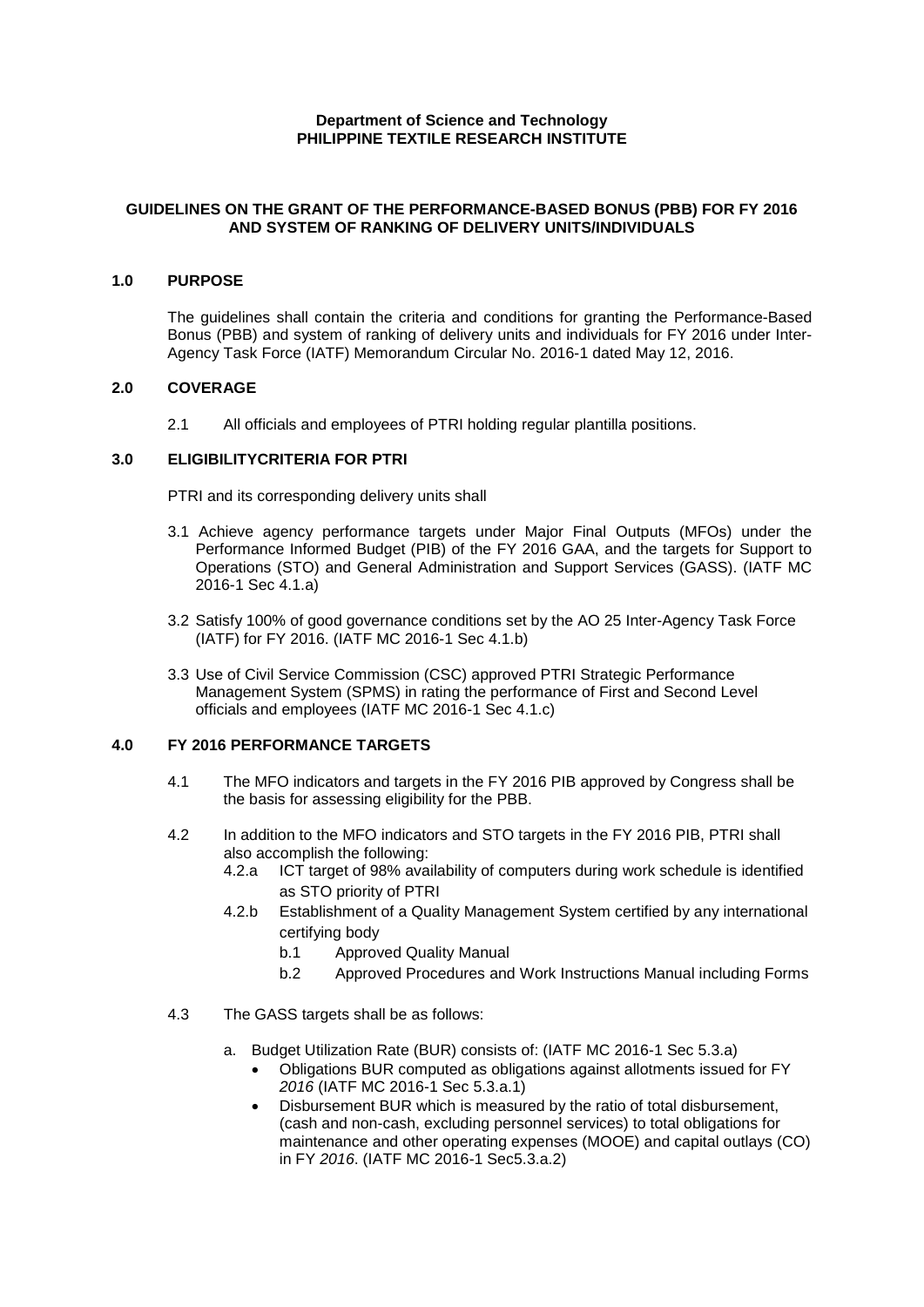- b. Compliance to Public Financial Management (PFM) reporting requirements of the COA and DBM (IATF MC 2016-1 Sec. 5.3.b)
	- Budget and Financial Accountability Reports (BFARs)
	- Report on Ageing of Cash Advances (IATF MC 2016-1 Sec.5.3.b.2)
	- COA Financial Reports (IATF MC 2016-1 Sec. 5.3.b.3)
- c. Adoption and use of the FY 2015 Agency Procurement Compliance and Performance Indicators (APCPI) System per Government Procurement Policy Board (GPPB) Resolution No. 10-2012.
	- c.1 Submission of the 2015 APCPI results, complete with the following accomplished forms/annexes: (Electronic in excel format and signed printed copies)
		- Self-Assessment Form
		- Consolidated Procurement Monitoring Report
		- Procurement Capacity Development Action Plan
		- **Questionnaire**
- d. Online submission of the scanned copy of the 2016 Annual Procurement Plan (APP) approved by the Director based on the approved budget to the GPPB-TSO.

# 5.0 **GOOD GOVERNANCE CONDITIONS (GGCs)**

- 5.1 Three good governance conditions based on the performance drivers of the Results-Based Performance Management System (RBPMS) (IATF MC 2016-1 Sec 6.1)
	- a. Maintain/Update the Agency Transparency Seal
	- b. Maintain/Update the PhilGEPS posting
	- c. Maintain/Update the Citizen's Service Charter
- 5.2 PTRI Transparency Seal page should be accessible by clicking TS logo on the Home Page. PTRI Transparency Seal should contain the following documents: (IATF MC 2016-1 Sec 6.2)
	- a. Mandates, functions and names of PTRI officials with their position/designation and contact information (IATF MC 2016-1 Sec 6.2.a)
	- b. DBM-Approved Budget and Targets for FY 2016 (IATF MC 2016-1 Sec 6.2.b)
	- c. Budget and Financial Accountability Reports (IATF MC 2016-1 Sec 6.2.c)
		- c.1 FY 2013 to FY 2016 FAR No. 1 : SAAOBDB (IATF MC 2016-1 Sec 6.2.c.c.1.1)
		- c.2 FY 2013 to FY 2016 Summary Report on Disbursements Section (IATF MC 2016-1 Sec 6.2.c.c.1.2)
		- c.3 FY 2013 to FY 2016 BAR No. 1 Quarterly Physical Report of Operations/ Physical Plan (IATF MC 2016-1 Sec 6.2.c.c.1.3)
	- d. FY 2016 Major Programs and Projects categorized in accordance with the Five Key Results Areas under EO No. 43 Section 6.2.d
	- e. Status of implementation, evaluation and/or assessment reports
	- f. FY 2016 Annual Procurement Plan
	- g. Quality Management System ISO Certificate from an international certifying body
	- h. System of ranking of delivery units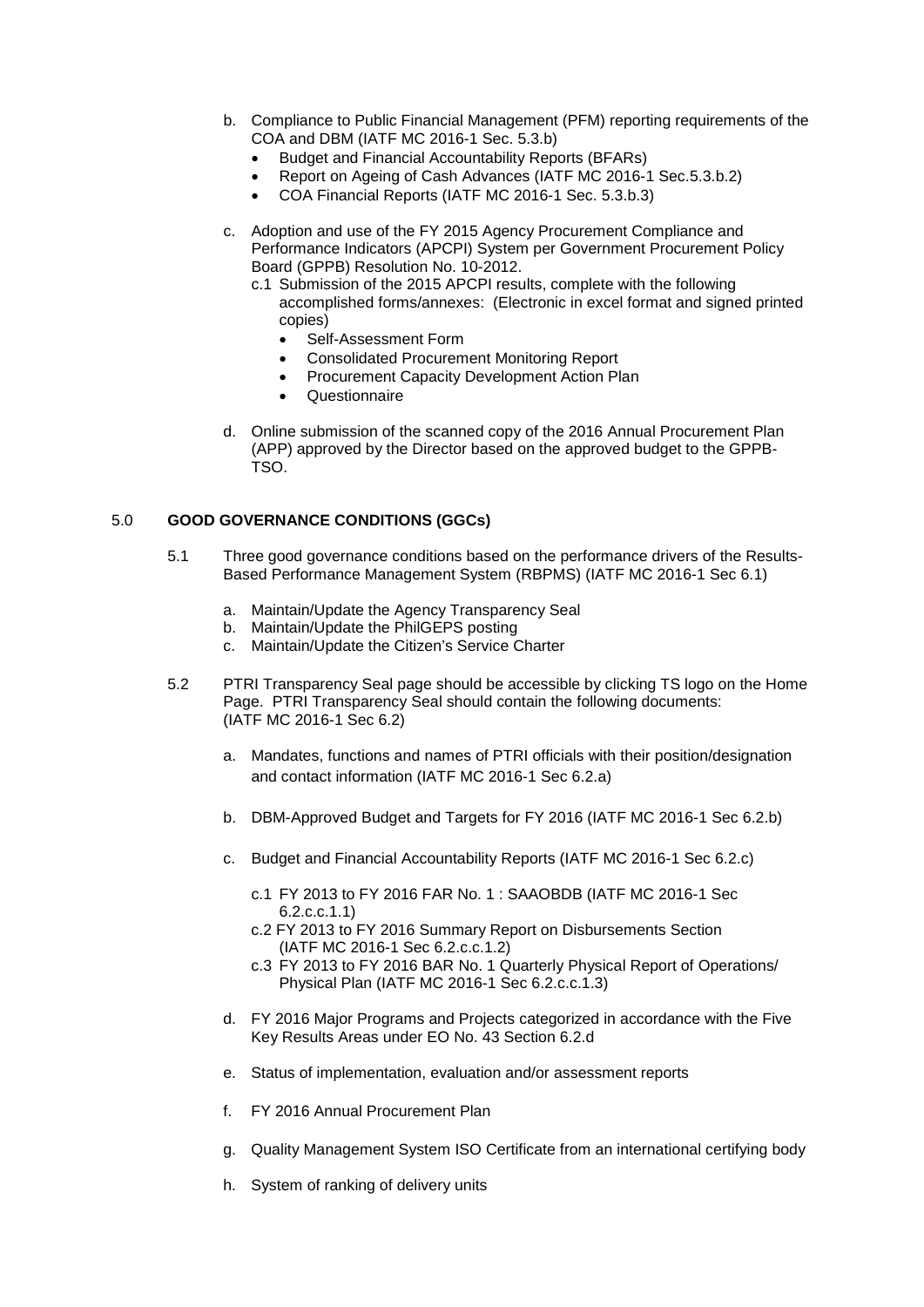# **6.0 ELIGIBILITY OF INDIVIDUALS**

6.1 The eligibility of the Director will depend on the eligibility and performance of the PTRI and her PBB shall be based on the monthly salary as of December 31, 2016, as follows:

| Performance of PTRI                                                                      | PBB of Director as % of<br><b>Monthly Basic Salary</b> |
|------------------------------------------------------------------------------------------|--------------------------------------------------------|
| PTRI achieved all GGCs, and its physical targets in all<br>MFOs, STO and GASS indicators | 65%                                                    |
|                                                                                          |                                                        |
| PTRI achieved all GGCs, and has deficiency/ies in                                        | 57.5%                                                  |
| some of its physical targets due to uncontrollable                                       |                                                        |
| reasons                                                                                  |                                                        |
| PTRI achieved all GGCs, and has deficiency/ies in one                                    | 50%                                                    |
| of its physical targets due to controllable reasons                                      |                                                        |

*Note: The Director shall not be included in the ranking and reporting of delivery units but will be provided a separate line under Form 1.0.*

- 6.2 Employees belonging to the First and Second Levels should receive a rating of at least "Satisfactory" based on PTRI's CSC-approved Strategic Performance Management System (SPMS).
- 6.3 Third Level official should receive a rating of at least "Satisfactory" under the CESPES. Payment of the PBB to Third Level official shall be contingent on the release of results of the CESPES.
- 6.4 Personnel who transferred from one government agency to another shall be rated and ranked by the agency where he/she served the longest. If equal months were served for each agency, he/she will be included in the recipient agency.
- 6.5 An official or employee who has rendered a minimum of nine (9) months of service in FY 2016 and with at least Satisfactory rating may be eligible to the full grant of the PBB.
- 6.6 An official or employee who rendered less than nine (9) months but a minimum of three (3) months of service and with at least Satisfactory rating shall be eligible to the grant of PBB on a pro-rata basis corresponding to the actual length of service rendered, as follows:

| <b>Length of Service</b>        | % of PBB Rate |
|---------------------------------|---------------|
| 8 months but less than 9 months | 90%           |
| 7 months but less than 8 months | 80%           |
| 6 months but less than 7 months | 70%           |
| 5 months but less than 6 months | 60%           |
| 4 months but less than 5 months | 50%           |
| 3 months but less than 4 months | 40%           |

- 6.7 An employee who is on vacation or sick leave with or without pay for the entire year is not eligible to the grant of the PBB.
- 6.8 Personnel found guilty of administrative and/or criminal cases in FY 2016 by formal and executory judgment shall not be entitled to the PBB. If the penalty meted out is only a reprimand, such penalty shall not cause the disqualification to the PBB.
- 6.9 Officials and employees who failed to submit the 2015 SALN as prescribed in the rules provided under CSC Memorandum Circular No. 3 s. 2015, shall not be entitled to the FY 2016 PBB.
- 6.10 Officials and employees who failed to submit their IPCRs shall not be entitled to the FY 2016 PBB.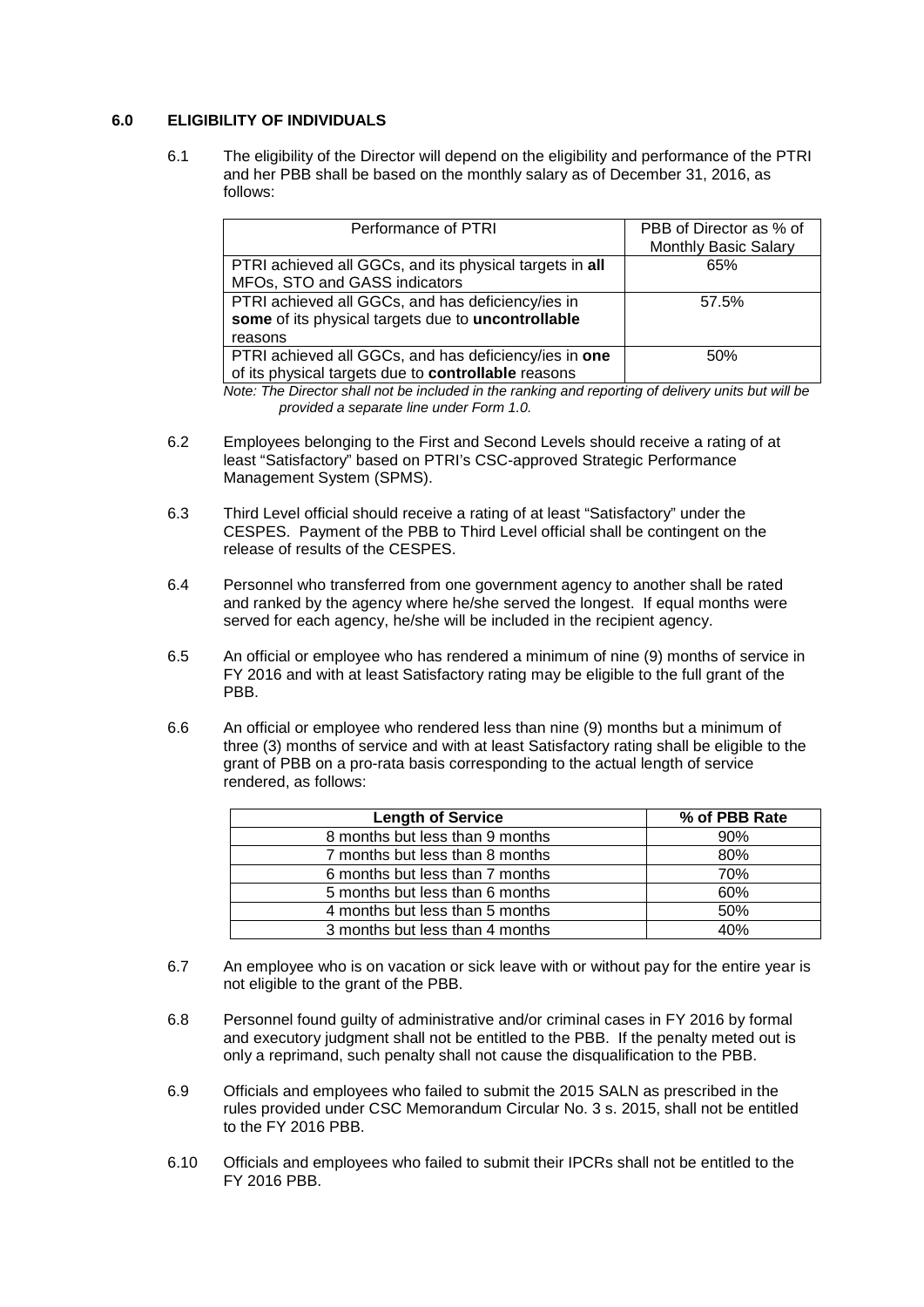## **7.0 RANKING OF DELIVERY UNITS**

7.1 Based on IATF Memorandum Circular 2016-2 dated October 12, 2016, PTRI and its corresponding delivery units eligible to the PBB shall be forced ranked according to the following:

| Ranking                    | Performance Category                                     |
|----------------------------|----------------------------------------------------------|
| Top 10%<br><b>Next 25%</b> | <b>Best Delivery Unit</b><br><b>Better Delivery Unit</b> |
| <b>Next 65%</b>            | Good Delivery Unit                                       |

- 7.2 The identified delivery units of PTRI are as follows:
	- 7.2.1 Office of the Director<br>7.2.2 Finance and Adminis
	- Finance and Administrative Division
	- 7.2.3 Research and Development Division<br>7.2.4 Technical Services Division
	- **Technical Services Division**
- 7.3 Based on Section 7.2 above, one (1) delivery unit each will be categorized as Best and Better and the rest as Good Delivery Units. Only the eligible personnel are qualified for the PBB. The resulting ranking of delivery units shall be indicated in Form 1.0 . There shall no longer be a ranking of individuals within a delivery unit.
- 7.4 The PTRI rating system for delivery units shall be based on 2014 approved SPSM, i.e. from 1 to 5, with 5 being the highest.
- 7.5 The overall rating of delivery units as a basis for ranking is the average of the rating of the division/unit chief plus the overall rating of the sections. The overall rating of the section is the average of the rating of the section chief plus the average of the individual ratings of all her/his staff.

The overall rating of the delivery units will be ranked from highest to lowest. The delivery unit garnering the highest rating will be categorized as Best Delivery Unit, the second highest rating is Better Delivery Unit and the rest will be categorized as Good Delivery Units.

The mechanics for CY 2015 Performance Evaluation Rating and Ranking of Delivery Units shall apply.

#### **8.0 RATES OF THE FY 2016 PBB**

The PBB rates of individual/employees shall depend on the performance ranking of the delivery unit where they belong based on the individual's monthly basic salary as of December 31,2016 as follows, but not lower than Php5,000:

| Performance of Category    | PBB as % of Monthly |  |
|----------------------------|---------------------|--|
|                            | <b>Basic Salary</b> |  |
| Best Delivery Unit (10%)   | 65%                 |  |
| Better Delivery Unit (25%) | 57.5%               |  |
| Good Delivery Unit (65%)   | 50%                 |  |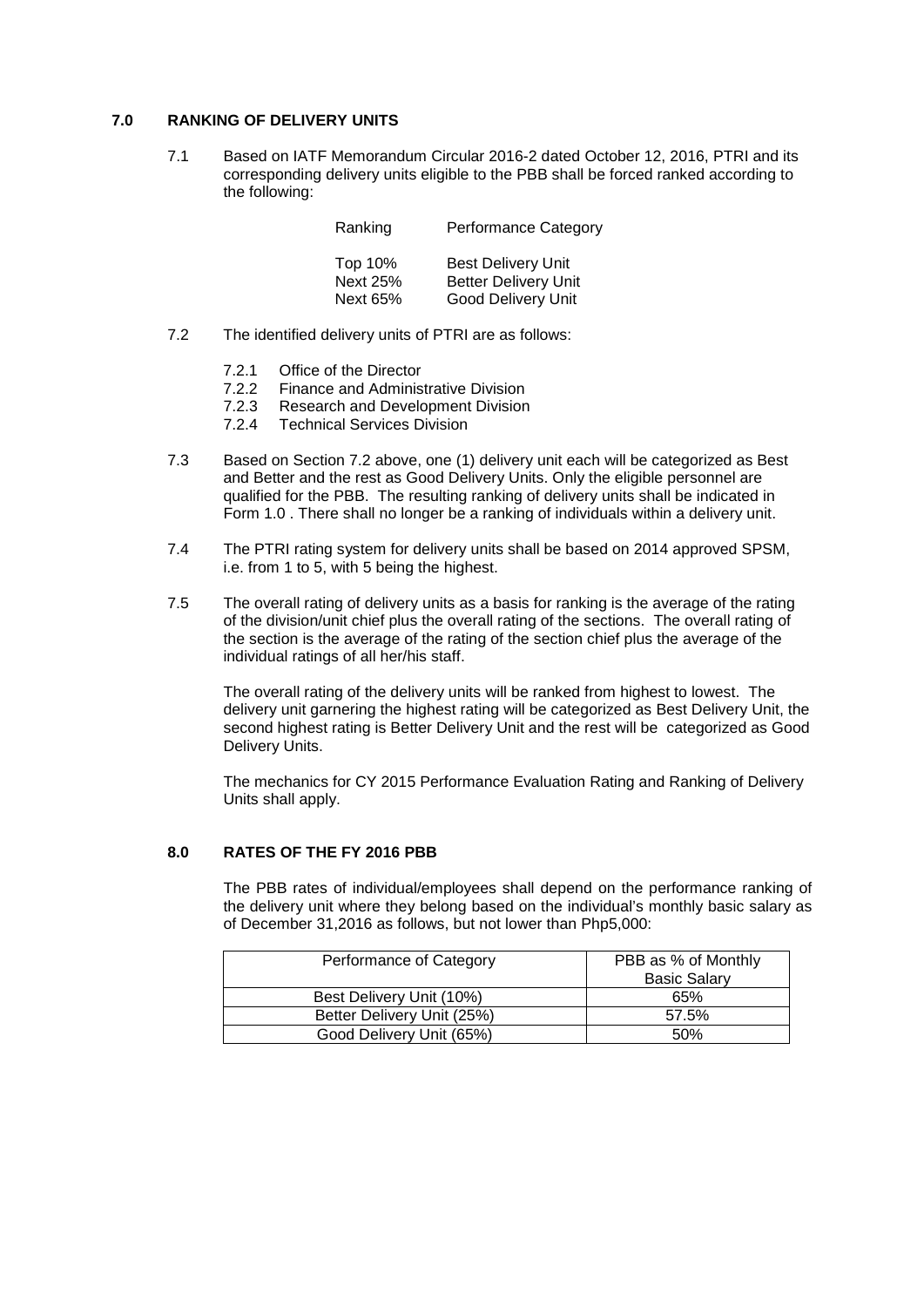## **9.0 SUBMISSION OF REPORTS**

- 9.1 PTRI shall submit duly completed and signed forms and reports to the IATF (two hard copies and e-copy of Forms A, A-1, 1.0 and other supporting documents) through the AO 25 Secretariat which shall endorse copies to the oversight/validating agencies for review/evaluation. All forms and reports should be signed by the Director or the duly designated official.
- 9.2 COA financial reports including the Report on Ageing of Cash Advances shall be submitted directly to COA in accordance with the mandated period of submission.
- 9.3 DBM financial reports including BFARs shall be submitted directly to DBM.
- 9.4 The IATF shall conduct spot-checks to validate claims and certifications made by PTRI.

### **10.0 COMPLIANCE VALIDATION**

The following oversight agencies are tasked to conduct the validation of compliance with the PBB requirement.

| <b>PBB REQUIREMENT</b>                     | <b>VALIDATING AGENCY</b> |
|--------------------------------------------|--------------------------|
| <b>Transparency Seal</b>                   | DBM-OCIO                 |
| PhilGEPS Posting                           | <b>PhilGEPS</b>          |
| Citizen's Charter                          | CSC                      |
| Submission of SALN                         | CSC                      |
| <b>MFO Physical Accomplishments</b>        | DBM-Bureau E             |
| <b>STO Accomplishments</b>                 |                          |
| <b>QMS Certification</b>                   | <b>GQMC</b>              |
| <b>ICT</b>                                 | DBM-Bureau E             |
| GASS                                       |                          |
| <b>Budget Utilization Rate</b>             | DBM-Bureau E             |
| <b>Public Financial Management Report</b>  | DBM-Bureau E             |
| <b>Financial Statements</b>                | COA                      |
| Ageing of Cash Advances Report             | COA                      |
| <b>Budget and Financial Accountability</b> | DBM-Bureau E and COA     |
| Reports                                    |                          |
| Agency Procurement Compliance and          | GPPB-TSO                 |
| Performance Indicators                     |                          |
| Annual Procurement Plan                    | GPPB-TSO                 |
| <b>PTRI Rating and Ranking Report</b>      | DBM-OPCCB                |

*Note: Certificate of Compliance for Transparency Seal, Citizen's Charter and PhilGEPS posting will not be submitted to DBM-OCIO, CSC and PhilGEPS. Assessment will be conducted by the validating agencies starting October 1, 2016. PTRI should ensure compliance on the requirements*

#### **11.0 EFFECTS OF NON-COMPLIANCE / PROHIBITED ACTS**

- 11.1 If PTRI is unable to comply with all the good governance conditions it shall be considered ineligible for the FY 2016 PBB.
- 11.2 Prohibited Acts: PTRI, which, after due process by the oversight agency, has been determined to have committed the following prohibited acts, shall be disqualified from the PBB in the **succeeding year** of its implementation. Moreover, the CSC or Ombudsman shall file the appropriate administrative case.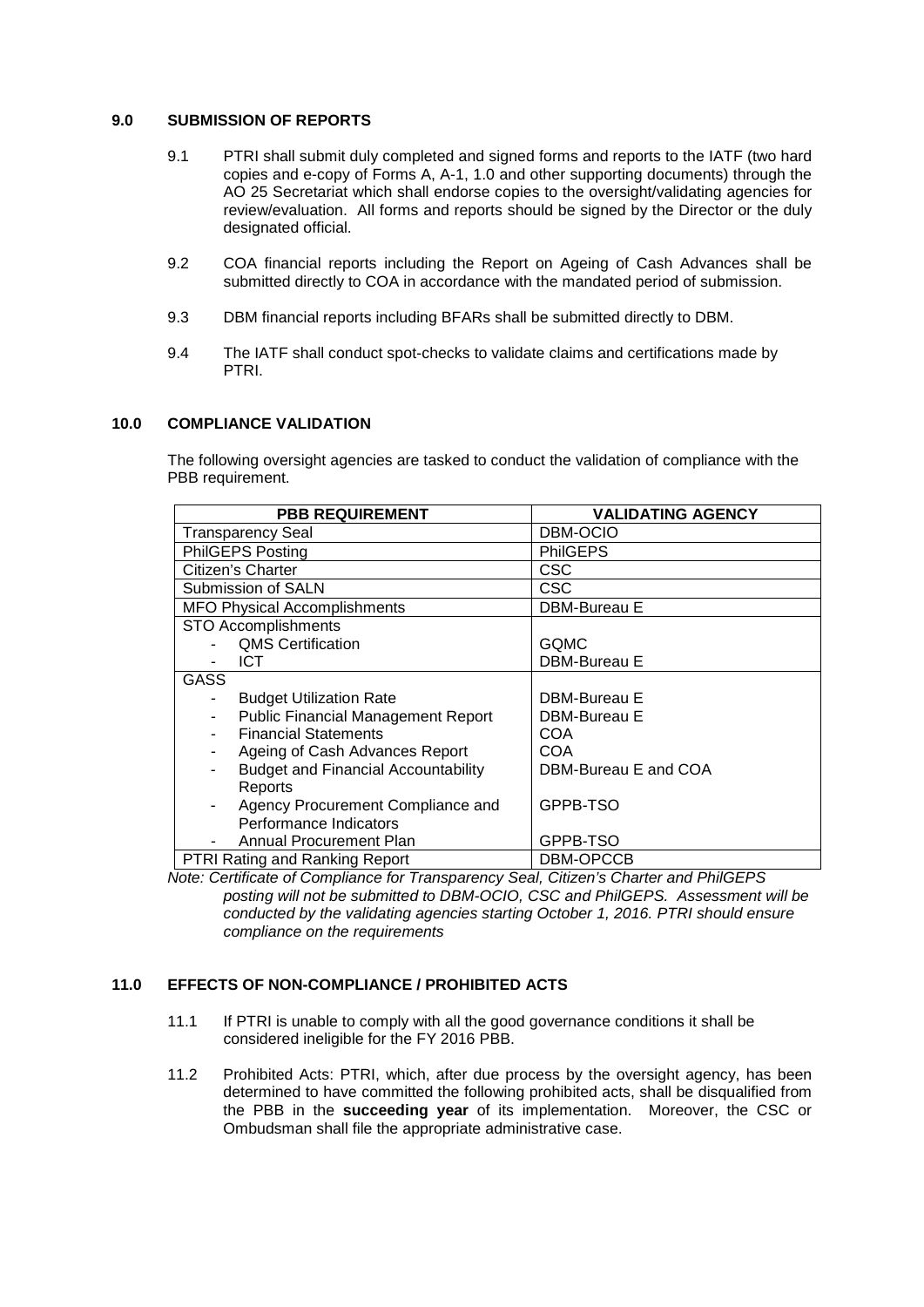- 11.2.a Misrepresentation in the submitted reports required for the PBB, commission of fraud in the payment of the PBB, and violation of the provisions of this Guidelines, and
- 11.2.b Evenly distributing the PBB among employees, in violation of the policy of paying the PBB based on the ranking of delivery units.

#### **12.0 FEEDBACK AND CHANGE MANAGEMENT**

- 12.1 The Director with the support of the Performance Management Team (PMT) shall develop and implement an internal communications strategy on Performance Based Incentive System (PBIS), and fulfill the following:
	- 12.1.a Engage its employees in understanding the PBIS, the performance targets of PTRI, as well as the services and outputs that they will need to deliver in order to meet these targets.
	- 12.1. b Disseminate the PTRI performance targets and accomplishments through the intranet and other means, as well as publish these on PTRI website for public's information.
	- 12.1.c Planning and ICT Staff (PICTS) shall respond to queries and comments on the targets and accomplishments of PTRI. Help Desk can be accessed through PTRI website (hhtp://www.ptri.dost.gov.ph/help-desk)
	- 12.1.d PMT shall respond to the PBIS-related issues and concerns raised by officials and employees of PTRI.
- 12.2 The Director shall designate the Chief, FAD as PBB Focal Person.

## **13.0 INFORMATION AND COMMUNICATION**

- 13.1 The Director shall confirm with the IATF the name, position and contact details (email, landline, facsimile, cellular phone) of the PBB Focal Person.
- 13.2 PTRI shall conduct general assembly to orient employees on the implementation of the FY 2016 PBB Guidelines.
- 13.3 PTRI shall maintain the following communication channels:
	- a. PTRI Bulletin Board
	- b. PTRI Help Desk (http://www.ptri.dost.gov.ph/help-desk)
	- c. PTRI Email : [ptri@ptri.dost.gov.ph](mailto:ptri@ptri.dost.gov.ph) | [ptridost47@gmail.com](mailto:ptridost47@gmail.com)
	- d. PTRI Facebook (http://www.facebook.com/ptridost)
	- e. PBB Focal Person Email: [citapulgo@ptri.dost.gov.ph](mailto:citapulgo@ptri.dost.gov.ph) | [cztapulgo@yahoo.com\)](mailto:cztapulgo@yahoo.com)

# **14.0 TIMELINE FOR FY 2016 IMPLEMENTATION**

| <b>Particulars</b>                         | <b>Division/Section</b> | <b>Deadline</b> | <b>Recipient</b> |
|--------------------------------------------|-------------------------|-----------------|------------------|
|                                            | <b>Responsible</b>      |                 | Agency           |
| 2015 Financial Reports                     | FAD-Accounting          | Mar 31, 2016    | COA              |
| Posting of PTRI System of Ranking of       | <b>PMT</b>              | Oct 30, 2016    | DBM-OPCCB        |
| <b>Delivery Units</b>                      |                         |                 |                  |
| Report on Ageing of Cash Advance           | FAD-Accounting          | Dec 1, 2016     | <b>COA</b>       |
| Liquidation (Nov 15, 2016 cut-off)         |                         |                 |                  |
| Certificate of Compliance with PhilGEPS    | <b>FAD-PPGSS</b>        | Dec 1, 2016     | <b>GPPB</b>      |
| (Nov 15, 2016 cut-off)                     |                         |                 |                  |
| Forms A and A-1 (Dec 31, 2016 cut-off)     | <b>OD-PICTS</b>         | Jan 15, 2017    | AO25             |
| Form 1.0 (Dec 31, 2016)                    | <b>FAD-HRRMS</b>        | Jan 15, 2017    | AO25 and DBM     |
| <b>Budget and Financial Accountability</b> |                         |                 |                  |